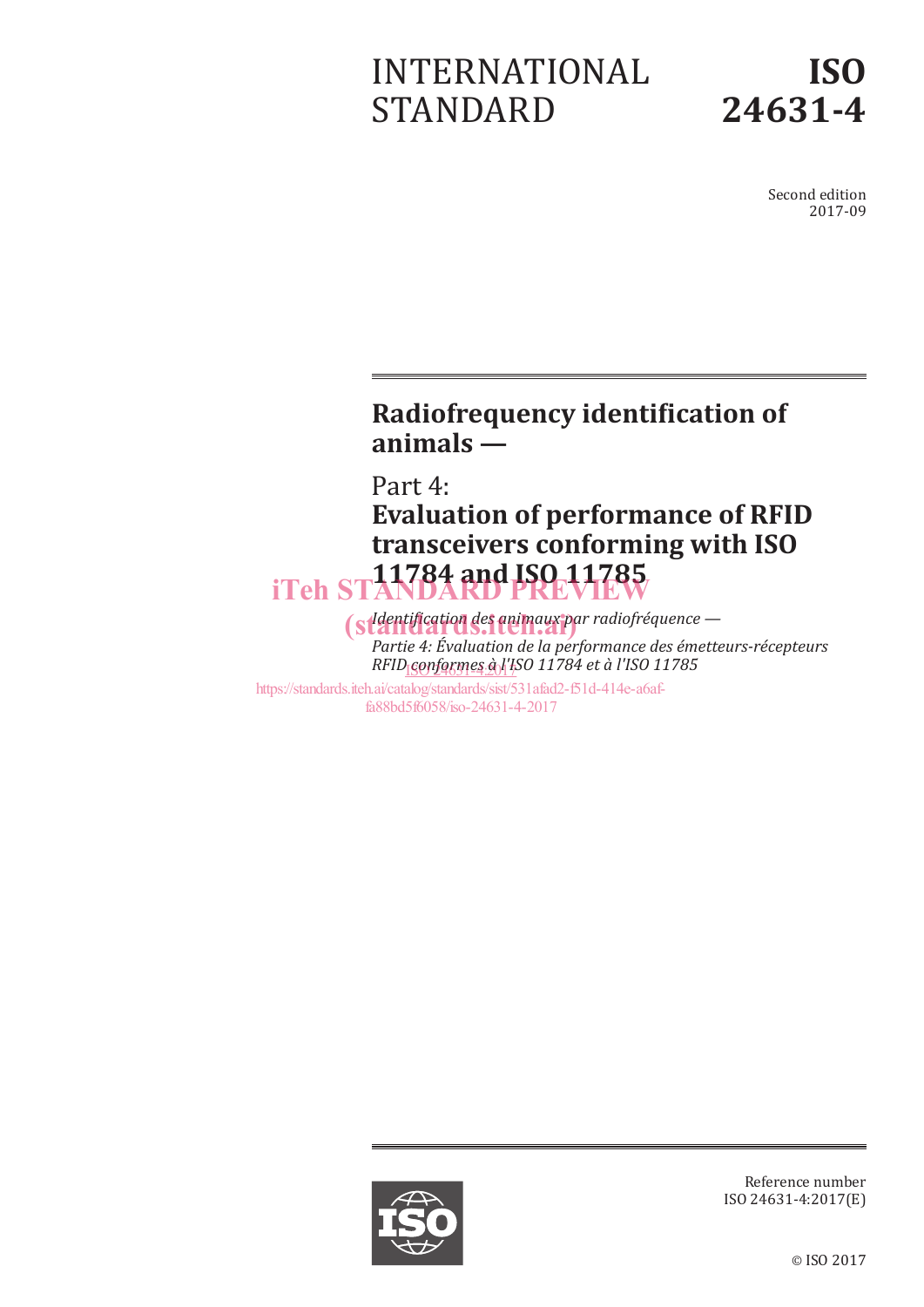# iTeh STANDARD PREVIEW (standards.iteh.ai)

ISO 24631-4:2017 https://standards.iteh.ai/catalog/standards/sist/531afad2-f51d-414e-a6affa88bd5f6058/iso-24631-4-2017



#### © ISO 2017, Published in Switzerland

All rights reserved. Unless otherwise specified, no part of this publication may be reproduced or utilized otherwise in any form or by any means, electronic or mechanical, including photocopying, or posting on the internet or an intranet, without prior written permission. Permission can be requested from either ISO at the address below or ISO's member body in the country of the requester.

ISO copyright office Ch. de Blandonnet 8 • CP 401 CH-1214 Vernier, Geneva, Switzerland Tel. +41 22 749 01 11 Fax +41 22 749 09 47 copyright@iso.org www.iso.org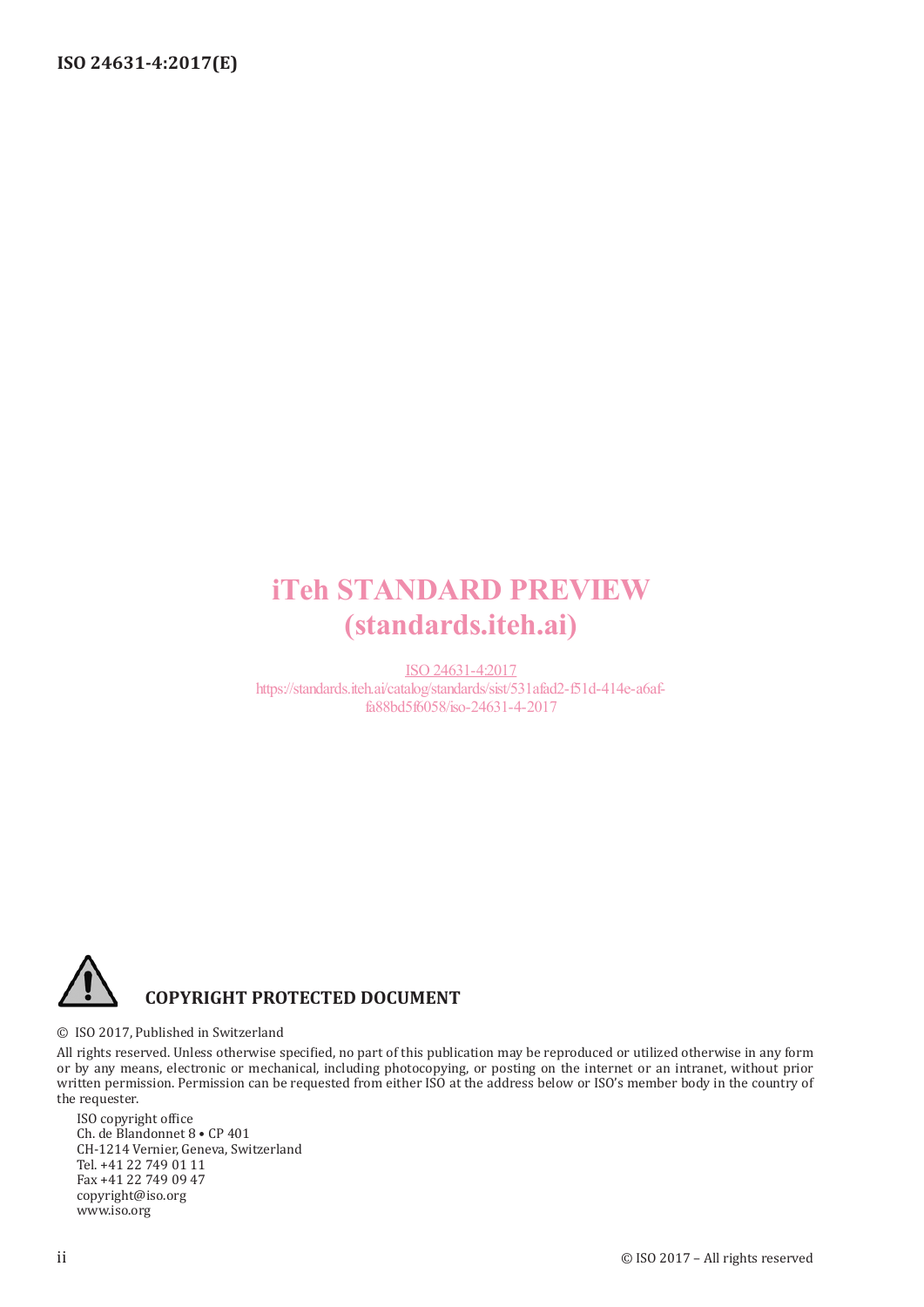Page

# **Contents**

| 1              |     |                                                                                                                                                                                                                                      |     |
|----------------|-----|--------------------------------------------------------------------------------------------------------------------------------------------------------------------------------------------------------------------------------------|-----|
| $\overline{2}$ |     |                                                                                                                                                                                                                                      |     |
| 3              |     |                                                                                                                                                                                                                                      |     |
| 4              |     |                                                                                                                                                                                                                                      |     |
| 5              |     |                                                                                                                                                                                                                                      |     |
| 6              |     |                                                                                                                                                                                                                                      |     |
| 7              |     |                                                                                                                                                                                                                                      |     |
|                | 7.1 |                                                                                                                                                                                                                                      |     |
|                | 7.2 |                                                                                                                                                                                                                                      |     |
|                | 7.3 |                                                                                                                                                                                                                                      |     |
|                |     | 7.3.1                                                                                                                                                                                                                                |     |
|                |     | 7.3.2                                                                                                                                                                                                                                |     |
|                |     | 7.3.3                                                                                                                                                                                                                                |     |
|                |     | 7.3.4                                                                                                                                                                                                                                |     |
|                | 7.4 |                                                                                                                                                                                                                                      |     |
|                |     | Purpose TANDARD PREVIEW 7<br>7.4.1                                                                                                                                                                                                   |     |
|                |     | 7.4.2                                                                                                                                                                                                                                |     |
|                |     | Procedure standards.itch.ai) 3<br>7.4.3                                                                                                                                                                                              |     |
|                |     |                                                                                                                                                                                                                                      |     |
|                |     |                                                                                                                                                                                                                                      |     |
|                |     | Annex B (normative) Transponder emulation directiva (TEC) design specifications (ISO 24631-4).10<br>https://standards.iteh.ai/catalog/standards/sist/531afad2-f51d-414e-a6af-<br>Annex C (informative) Example of dissursed (dispara |     |
|                |     |                                                                                                                                                                                                                                      | .15 |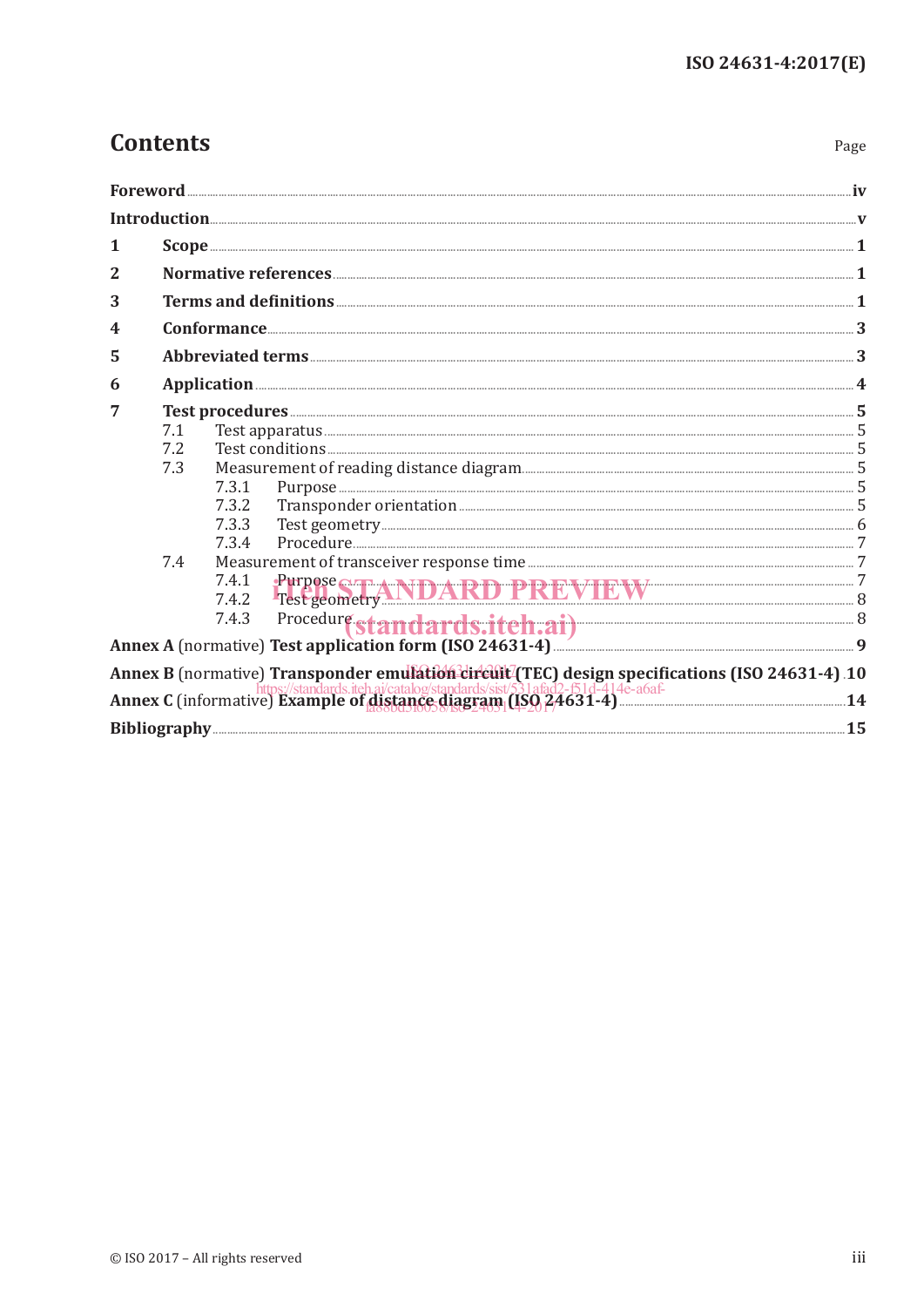# **Foreword**

ISO (the International Organization for Standardization) is a worldwide federation of national standards bodies (ISO member bodies). The work of preparing International Standards is normally carried out through ISO technical committees. Each member body interested in a subject for which a technical committee has been established has the right to be represented on that committee. International organizations, governmental and non-governmental, in liaison with ISO, also take part in the work. ISO collaborates closely with the International Electrotechnical Commission (IEC) on all matters of electrotechnical standardization.

The procedures used to develop this document and those intended for its further maintenance are described in the ISO/IEC Directives, Part 1. In particular, the different approval criteria needed for the different types of ISO documents should be noted. This document was drafted in accordance with the editorial rules of the ISO/IEC Directives, Part 2 (see www.iso.org/directives).

Attention is drawn to the possibility that some of the elements of this document may be the subject of patent rights. ISO shall not be held responsible for identifying any or all such patent rights. Details of any patent rights identified during the development of the document will be in the Introduction and/or on the ISO list of patent declarations received (see www.iso.org/patents).

Any trade name used in this document is information given for the convenience of users and does not constitute an endorsement.

For an explanation on the voluntary nature of standards, the meaning of ISO specific terms and expressions related to conformity assessment, as well as information about ISO's adherence to the<br>World Trade Organization (WTO) principles in the Technical Barriers to Trade (TBT), see the following World Trade Organization (WTO) principles in the Technical Barriers to Trade (TBT), see the following URL: <u>www.iso.org/iso/foreword.html</u>. (standards.iteh.ai)

This document was prepared by Technical Committee ISO/TC 23, *Tractors and machinery for agriculture*  and forestry, Subcommittee SC 19, *Agricultural electronics*. https://standards.iteh.ai/catalog/standards/sist/531afad2-f51d-414e-a6af-

This second edition cancels and replaces the first edition (ISO 24631-4:2009), which has been technically revised.

The main change to the previous edition is as follows:

— Figure C.1 has been updated.

A list of all parts in the ISO series can be found on the ISO website.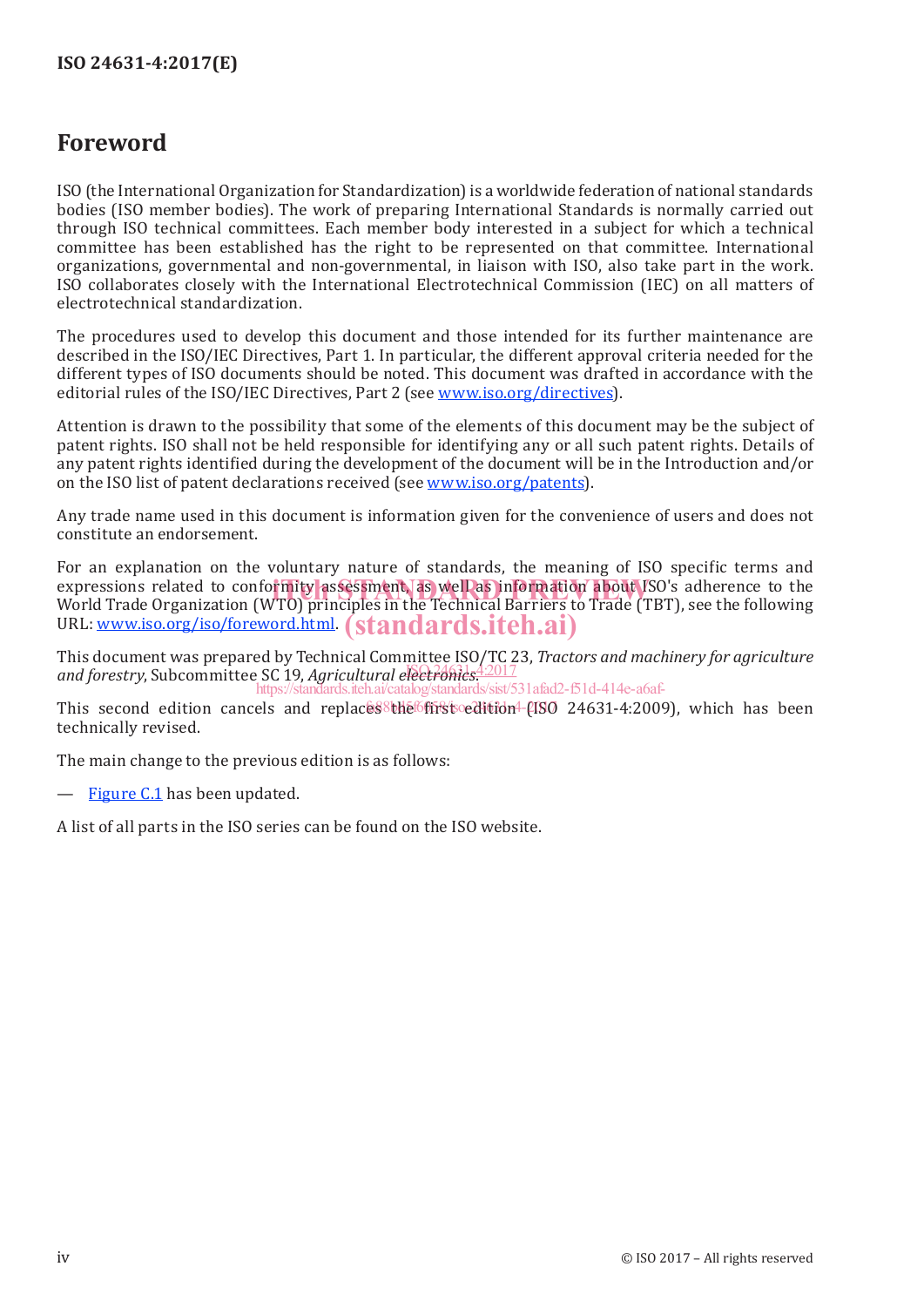# **Introduction**

ISO has appointed a registration authority (RA) competent to register manufacturer codes used in the radiofrequency identification (RFID) of animals in accordance with ISO 11784 and ISO 11785.

The registration authority for ISO 11784 and ISO 11785 can found under:

http://www.iso.org/iso/home/standards\_development/ list\_of\_iso\_technical\_committees/maintenance\_agencies.htm

This document deals with the performance of RFID transceivers. Measurements are made using transponder emulation circuits, ensuring that the transceiver testing is always performed against the same, known stimuli.

# iTeh STANDARD PREVIEW (standards.iteh.ai)

ISO 24631-4:2017 https://standards.iteh.ai/catalog/standards/sist/531afad2-f51d-414e-a6affa88bd5f6058/iso-24631-4-2017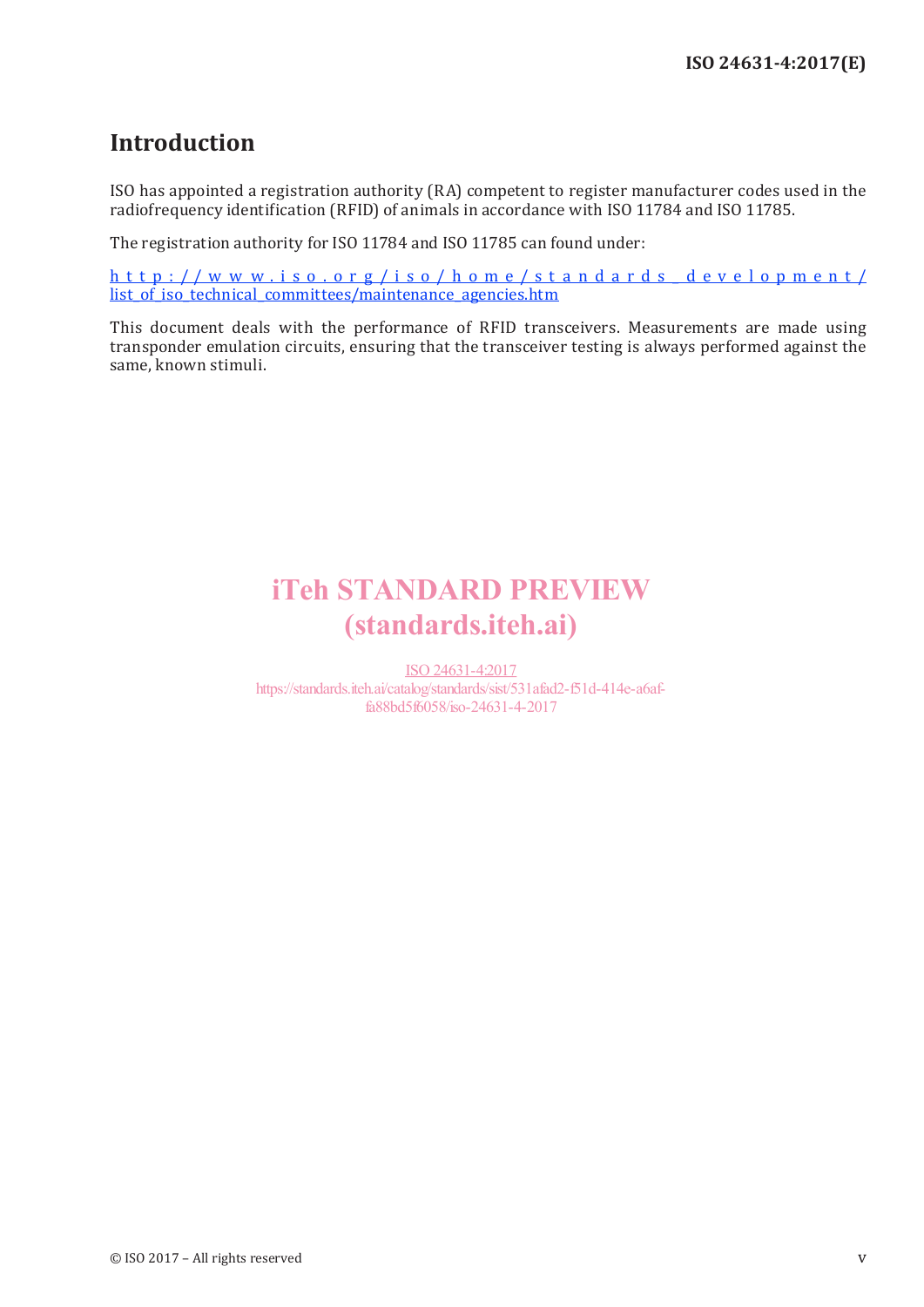# iTeh STANDARD PREVIEW (standards.iteh.ai)

ISO 24631-4:2017 https://standards.iteh.ai/catalog/standards/sist/531afad2-f51d-414e-a6affa88bd5f6058/iso-24631-4-2017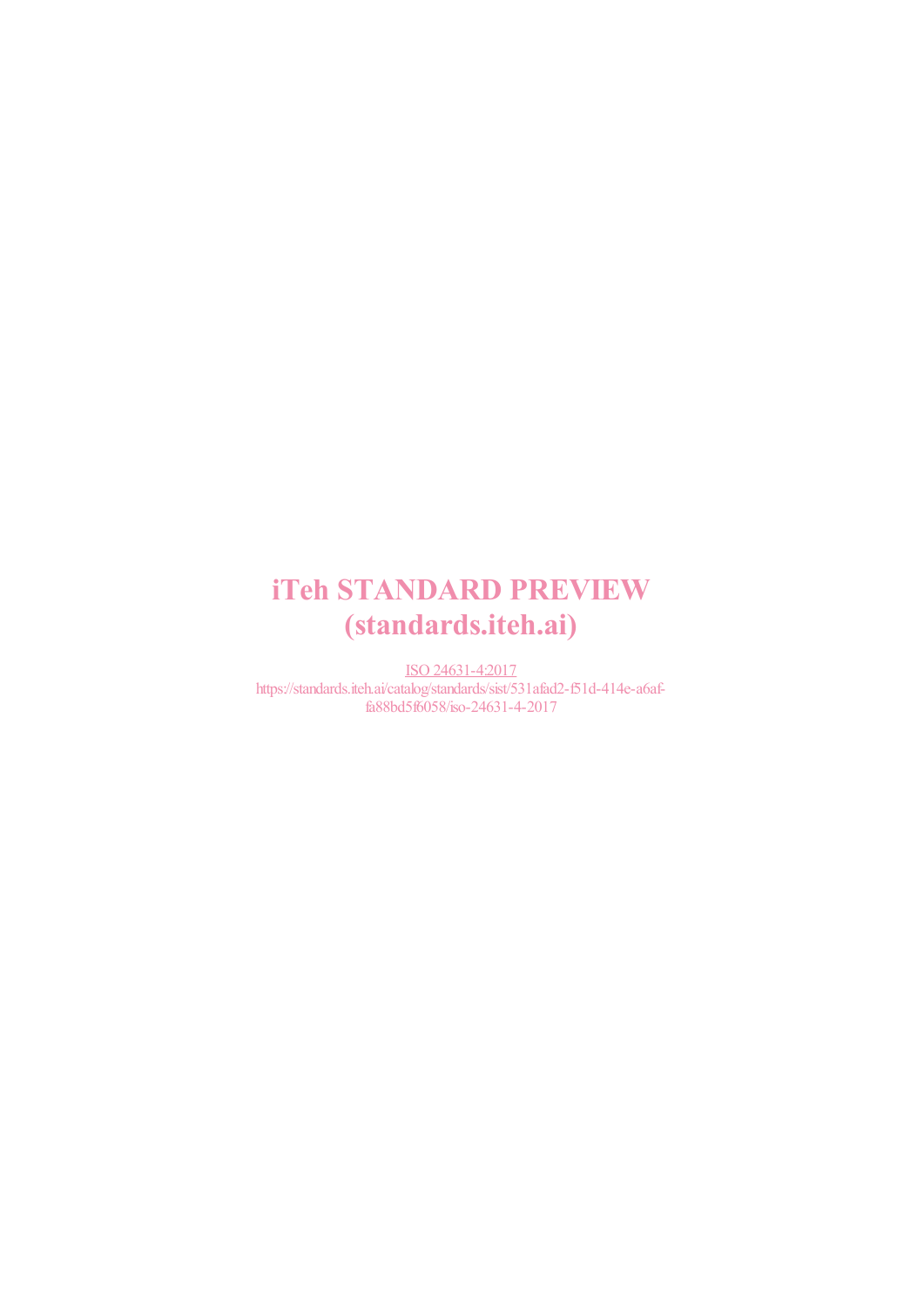# **Radiofrequency identification of animals —**

# Part 4: **Evaluation of performance of RFID transceivers conforming with ISO 11784 and ISO 11785**

## **1 Scope**

This document provides the means of evaluating the performance of ISO 11784- and ISO 11785-conformant RFID (radiofrequency identification) transceivers used in the individual identification of animals.

The test procedures specified in this document are recognized by the Federation of European Companion Animals Veterinary Association (FECAVA) and World Small Animal Veterinarian Association (WSAVA) and, as such, can be applied also to companion animals.

## **2 Normative references**

The following documents are referred to in the text in such a way that some or all of their content constitutes requirements of this document. For dated references, only the edition cited applies. For constitutes requirements of this document. For dated references, only the edition cited applies. Foi<br>undated references, the latest edition of the referenced document (including any amendments) applies.

ISO 3166-1, *Codes for the representation of names of countries and their subdivisions — Part 1: Country codes* ISO 24631-4:2017 ISO 11784, *Radio frequency identification of animals — Code structure* https://standards.iteh.ai/catalog/standards/sist/531afad2-f51d-414e-a6afcauton.org/daimaist0-24631-4-2017

ISO 11785:1996, *Radio frequency identification of animals — Technical concept*

ISO 24631-2, *Radiofrequency identification of animals — Part 2: Evaluation of conformance of RFID transceivers with ISO 11784 and ISO 11785*

ISO 24631-5, *Radio frequency identification of animals — Part 5: Procedure for testing the capability of RFID transceivers of reading ISO 11784 and ISO 11785 transponders*

## **3 Terms and definitions**

For the purposes of this document, the following terms and definitions apply.

ISO and IEC maintain terminological databases for use in standardization at the following addresses:

- IEC Electropedia: available at http://www.electropedia.org/
- ISO Online browsing platform: available at http://www.iso.org/obp

#### **3.1**

#### **accreditation**

third-party attestation related to a conformity assessment body conveying formal demonstration of its competence to carry out specific conformity assessment tasks

[SOURCE: ISO/IEC 17000]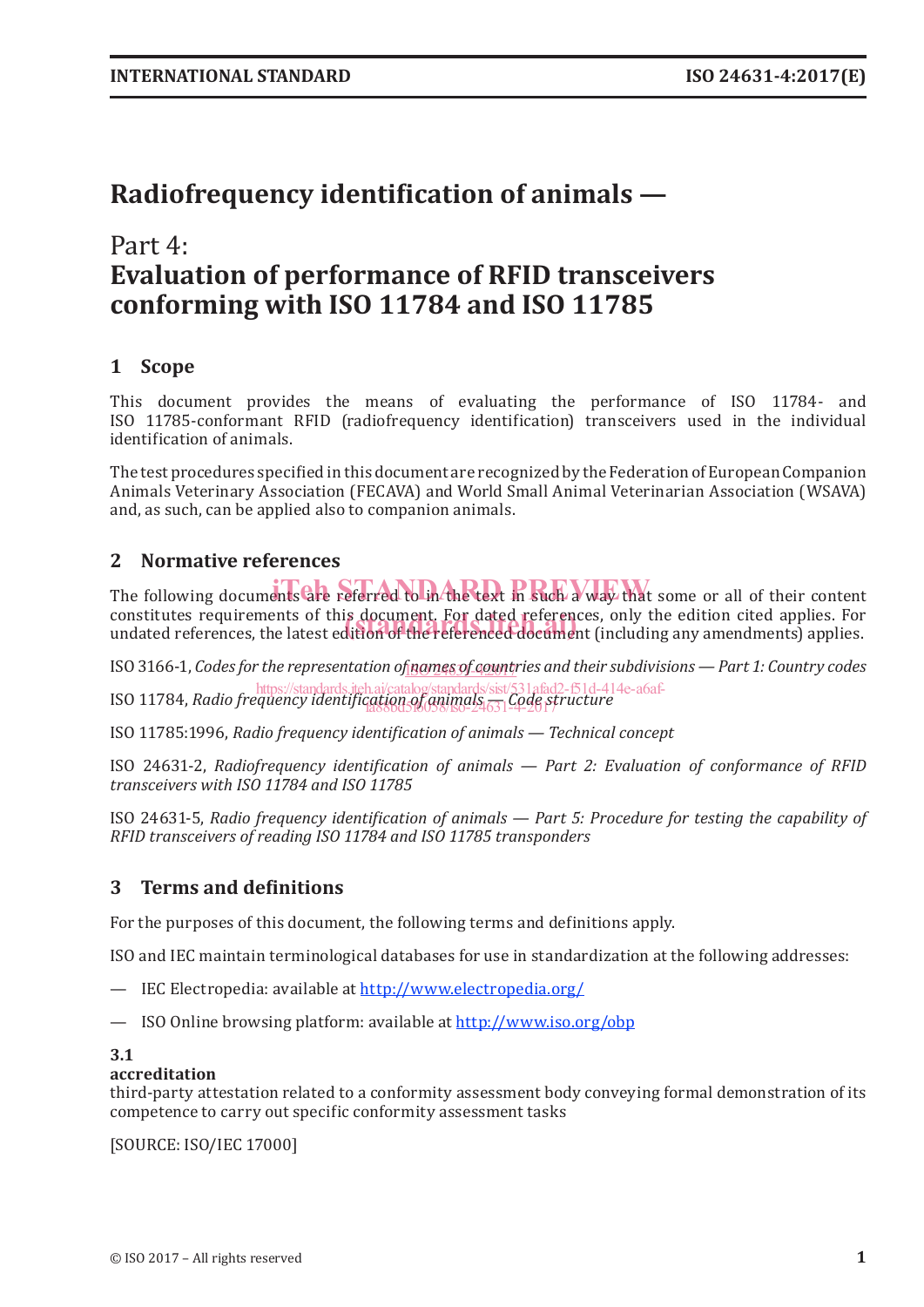#### **3.2**

#### **registration reference number**

number issued to the manufacturer of a registered transceiver by the registration authority

EXAMPLE ISO 24631-2 2017-02-001

Note 1 to entry: It comprises the reference of the International Standard for which registration is made, the year of issue (4 digits), the type of device tested ("02" for transceivers according to this document) and the running number (3 digits) referencing the transceivers tested successfully during that year.

#### **3.3**

#### **country code**

three-digit numeric code representing a country in accordance with ISO 3166-1

#### **3.4**

#### **ISO 11784 and ISO 11785 transceiver**

transceiver that reads at least both FDX-B and HDX transponders as defined in ISO 11784 and ISO 11785

#### **3.5**

#### **ISO 11784 and ISO 11785 transponder**

radiofrequency identification (RFID) device that transmits its transponder code according to ISO 11784 and ISO 11785 when activated by a transceiver

#### **3.6**

#### **manufacturer**

company that submits an application for testing transceivers for conformance with ISO 11784 and ISO 11785 iTeh STANDARD PREVIEW

# (standards.iteh.ai)

## **manufacturer code**

#### **MFC**

**3.7**

#### ISO 24631-4:2017

three-digit number granted s.by antheis RA at Catalog manufacturen at independing the conditions set forth in ISO 24631-1:2017, Annex E, whose range and placement within the code structure are in accordance with ISO 11784

Note 1 to entry: Only one manufacturer code is granted to the same manufacturer.

#### **3.8**

#### **RA-recognized test centre**

accredited test centre meeting the criteria of the registration authority

#### **3.9**

#### **RA-registered transponder**

transponder registered by the registration authority

#### **3.10**

#### **reference transponder**

transponder used to test a transceiver, selected from the different RA-registered transponder types

#### **3.11**

#### **registration authority**

#### **RA**

entity that approves test laboratories and issues and registers manufacturer and product codes

#### **3.12**

#### **transceiver**

device used to communicate with the transponder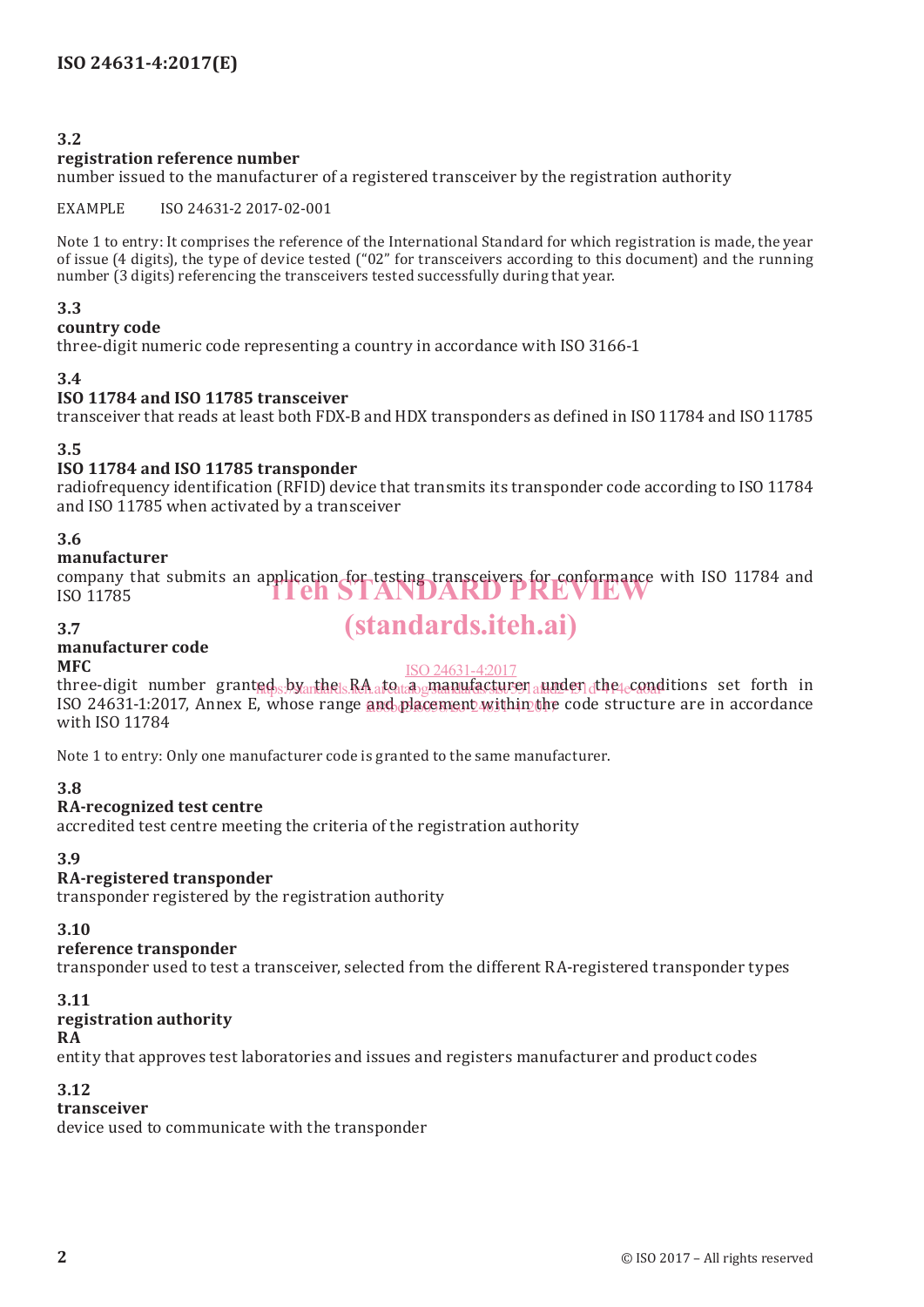### **3.13**

#### **transponder**

radiofrequency identification (RFID) device that transmits its stored information when activated by a transceiver and that may be able to store new information

Note 1 to entry: See ISO 24631-1 for definitions of the main types.

### **3.14**

#### **transponder code**

code programmed in the transponder, as defined in ISO 11784 and in ISO 11785

#### **3.15**

#### **transponder emulation circuit**

circuit used to substitute for a transponder, built from well-defined components and an arbitrary waveform generator (AWG)

#### **3.16 transceiver under test**

#### **TUT**

mobile transceiver that has passed conformance testing in accordance with ISO 24631-2

## **4 Conformance**

The procedure in this document includes options for RA registration of the transceiver equipment and shall be followed if a company wants RA registration of a transceiver. W

Test centres recognized by the registration authority (RA) shall perform transceiver testing using the Test centres recognized by the registration authority (RA) shall perform transceiver testing using the<br>procedures specified in <u>Clause 7</u> and shall report the test results to the RA. These tests are in accordance with the technical requirements of ISO 11784 and ISO 11785. The manufacturer shall apply for transceiver testing by completing and submitting to the RA the application form provided in Annex A. Only transceivers that have been issued a registration reference number by the RA (see ISO 24631-2 and ISO 24631-5) may be tested. A transceiver test report shall be accorded to a manufacturer whose product has been tested according to Clause 7.

## **5 Abbreviated terms**

| AWG             | advanced waveform generator                                                                                               |  |
|-----------------|---------------------------------------------------------------------------------------------------------------------------|--|
| FDX-B           | full duplex communication protocol (conforming to ISO 11785, excluding protocols<br>mentioned in ISO 11785:1996, Annex A) |  |
| FSK             | frequency shift keying                                                                                                    |  |
| <b>HDX</b>      | half duplex communication protocol                                                                                        |  |
| MFC             | manufacturer code                                                                                                         |  |
| NP <sub>0</sub> | negative positive zero                                                                                                    |  |
| <b>NRZ</b>      | non-return to zero                                                                                                        |  |
| RA              | registration authority                                                                                                    |  |
| RF              | radiofrequency                                                                                                            |  |
|                 |                                                                                                                           |  |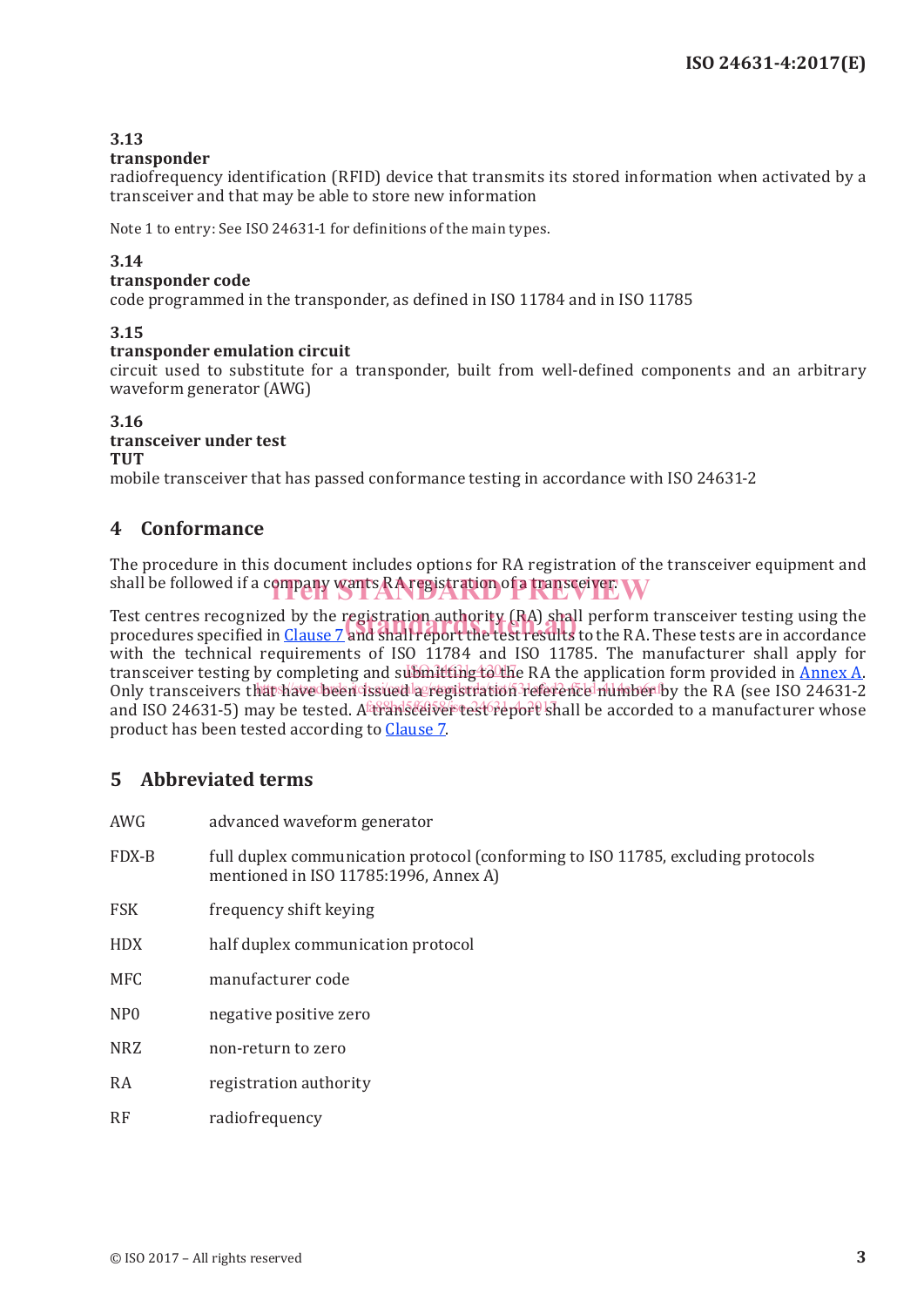- RFID radiofrequency identification
- TEC transponder emulation circuit
- TUT transceiver under test

## **6 Application**

**6.1** The application submitted to the RA for testing the performance of a transceiver shall consist of a cover letter and the application form provided in Annex A. The RA shall confirm receipt of the application to the manufacturer within two weeks. By signing the application form, the manufacturer agrees to fulfil the provisions of this document.

**6.2** Test centres that are ISO/IEC 17025-accredited for the measurements defined in this document can be recognized by the RA.

**6.3** The RA maintains a list of recognized test centres from which the manufacturer may choose the centre that will test his transceiver product.

**6.4** A performance test application alone shall only be accepted for a transceiver type and model already issued a registration reference number by the RA. If a transceiver product does not have a registration reference number, the test shall only be performed in combination with transceiver conformance testing in accordance with ISO 24631-2 or ISO 24634-5NDARD PREVIEW

**6.5** The manufacturer shall send a transceiver and all the necessary accessories to the RA-recognized test centre. It is permitted to request the RA-recognized test centre to use a transceiver already used for conformance testing. The manufacturer shall ensure that the equipment is able to display or store the transponder codes during testing tandards.iteh.ai/catalog/standards/sist/531afad2-f51d-414e-a6affa88bd5f6058/iso-24631-4-2017

**6.6** The RA-recognized test centre shall verify the transceivers using the test procedures specified in Clause 7.

**6.7** The RA-recognized test centre shall prepare a confidential report of the results and shall send two copies (or an electronic version) of the report to the chairman of the RA.

**6.8** The RA chairman shall inform the manufacturer of the test results in a letter together with a copy of the report.

**6.9** The tested transceivers shall be kept by the RA-recognized test centre, under the ownership of the RA.

**6.10** The RA shall make publicly available the main results of the test, including a photograph of the registered transceiver. A manufacturer shall have the right to refuse that the results be made publicly available or to request their withdrawal from public availability. In the first case, the manufacturer shall send a request to the RA not to publish, within two weeks of having received the test report. In the second, the manufacturer shall send a request to the RA and the RA shall remove the results from public availability within four weeks of receipt of this request.

**6.11** The RA shall do everything within its power to protect the integrity of this procedure with regard to ISO 11784 and ISO 11785.